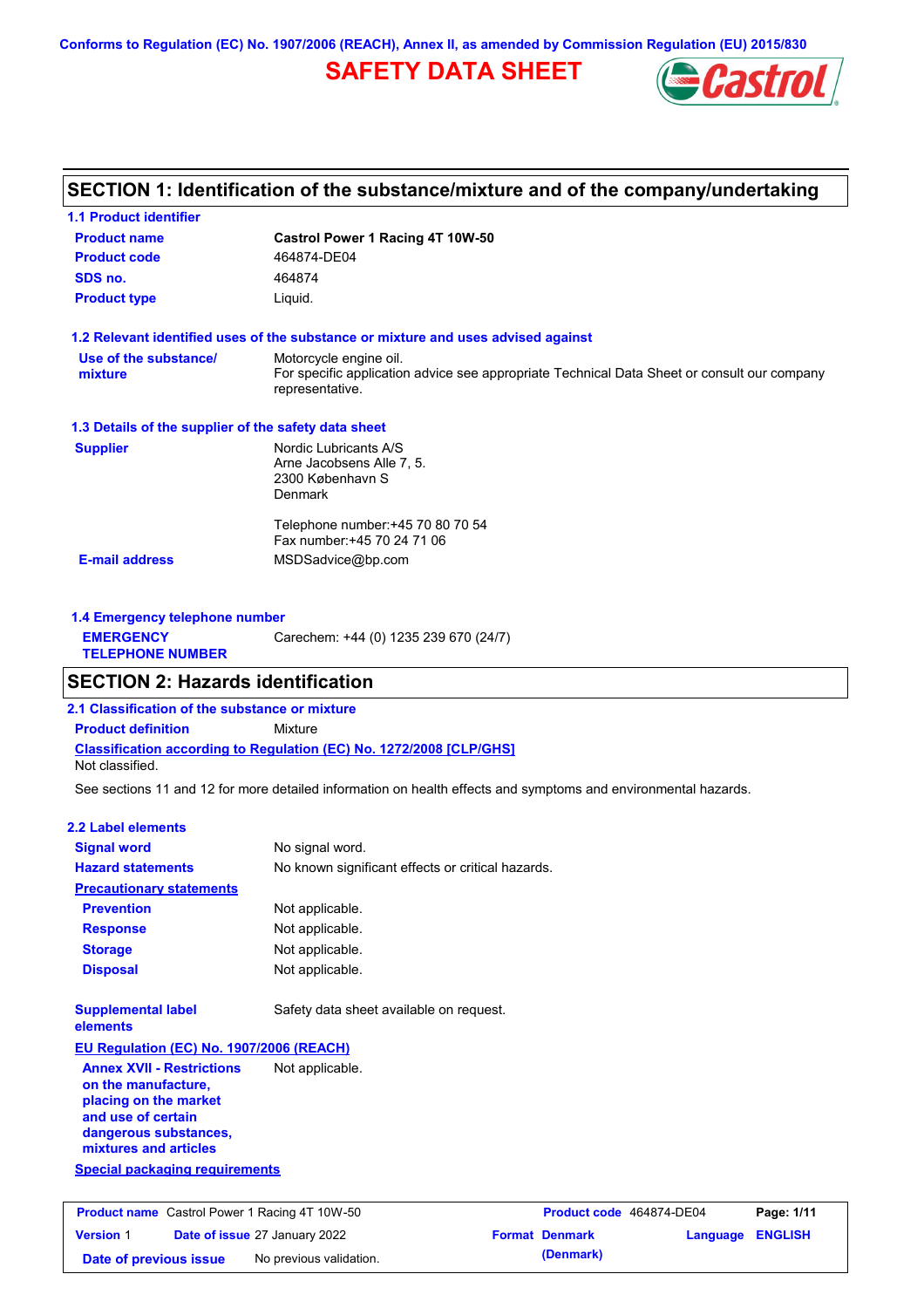# **SECTION 2: Hazards identification**

| <b>Containers to be fitted</b><br>with child-resistant<br>fastenings                                                     | Not applicable.                                                                                                                                                                                                          |
|--------------------------------------------------------------------------------------------------------------------------|--------------------------------------------------------------------------------------------------------------------------------------------------------------------------------------------------------------------------|
| <b>Tactile warning of danger</b>                                                                                         | Not applicable.                                                                                                                                                                                                          |
| 2.3 Other hazards                                                                                                        |                                                                                                                                                                                                                          |
| <b>Results of PBT and vPvB</b><br>assessment                                                                             | Product does not meet the criteria for PBT or vPvB according to Regulation (EC) No. 1907/2006,<br>Annex XIII.                                                                                                            |
| <b>Product meets the criteria</b><br>for PBT or vPvB according<br>to Regulation (EC) No.<br><b>1907/2006, Annex XIII</b> | This mixture does not contain any substances that are assessed to be a PBT or a vPvB.                                                                                                                                    |
| Other hazards which do<br>not result in classification                                                                   | Defatting to the skin.<br>USED ENGINE OILS<br>Used engine oil may contain hazardous components which have the potential to cause skin<br>cancer.<br>See Toxicological Information, section 11 of this Safety Data Sheet. |

# **SECTION 3: Composition/information on ingredients**

### **3.2 Mixtures**

Mixture **Product definition**

| Highly refined base oil (IP 346 DMSO extract < 3%). Proprietary performance additives. |                                                                                      |           |                                               |             |
|----------------------------------------------------------------------------------------|--------------------------------------------------------------------------------------|-----------|-----------------------------------------------|-------------|
| <b>Product/ingredient</b><br>name                                                      | <b>Identifiers</b>                                                                   | $\%$      | <b>Regulation (EC) No.</b><br>1272/2008 [CLP] | <b>Type</b> |
| Distillates (petroleum), hydrotreated<br>heavy paraffinic                              | REACH #: 01-2119484627-25<br>EC: 265-157-1<br>CAS: 64742-54-7<br>Index: 649-467-00-8 | 275 - ≤90 | Not classified.                               | $[2]$       |
| Distillates (petroleum), solvent-<br>dewaxed heavy paraffinic                          | REACH #: 01-2119471299-27<br>EC: 265-169-7<br>CAS: 64742-65-0<br>Index: 649-474-00-6 | ≤10       | Not classified.                               | $[2]$       |
| Distillates (petroleum), hydrotreated<br>heavy paraffinic                              | REACH #: 01-2119484627-25<br>EC: 265-157-1<br>CAS: 64742-54-7<br>Index: 649-467-00-8 | ≤5        | Asp. Tox. 1, H304                             | [1] [2]     |

**See Section 16 for the full text of the H statements declared above.**

### **Type**

[1] Substance classified with a health or environmental hazard

[2] Substance with a workplace exposure limit

[3] Substance meets the criteria for PBT according to Regulation (EC) No. 1907/2006, Annex XIII

[4] Substance meets the criteria for vPvB according to Regulation (EC) No. 1907/2006, Annex XIII

[5] Substance of equivalent concern

[6] Additional disclosure due to company policy

Occupational exposure limits, if available, are listed in Section 8.

### **SECTION 4: First aid measures**

### **4.1 Description of first aid measures**

| Eye contact                       | In case of contact, immediately flush eyes with plenty of water for at least 15 minutes. Eyelids<br>should be held away from the eyeball to ensure thorough rinsing. Check for and remove any<br>contact lenses. Get medical attention. |
|-----------------------------------|-----------------------------------------------------------------------------------------------------------------------------------------------------------------------------------------------------------------------------------------|
| <b>Skin contact</b>               | Wash skin thoroughly with soap and water or use recognised skin cleanser. Remove<br>contaminated clothing and shoes. Wash clothing before reuse. Clean shoes thoroughly before<br>reuse. Get medical attention if irritation develops.  |
| <b>Inhalation</b>                 | If inhaled, remove to fresh air. Get medical attention if symptoms occur.                                                                                                                                                               |
| <b>Ingestion</b>                  | Do not induce vomiting unless directed to do so by medical personnel. Get medical attention if<br>symptoms occur.                                                                                                                       |
| <b>Protection of first-aiders</b> | No action shall be taken involving any personal risk or without suitable training.                                                                                                                                                      |

### **4.2 Most important symptoms and effects, both acute and delayed**

|                        | <b>Product name</b> Castrol Power 1 Racing 4T 10W-50 | Product code 464874-DE04 |                         | Page: 2/11 |
|------------------------|------------------------------------------------------|--------------------------|-------------------------|------------|
| <b>Version 1</b>       | <b>Date of issue 27 January 2022</b>                 | <b>Format Denmark</b>    | <b>Language ENGLISH</b> |            |
| Date of previous issue | No previous validation.                              | (Denmark)                |                         |            |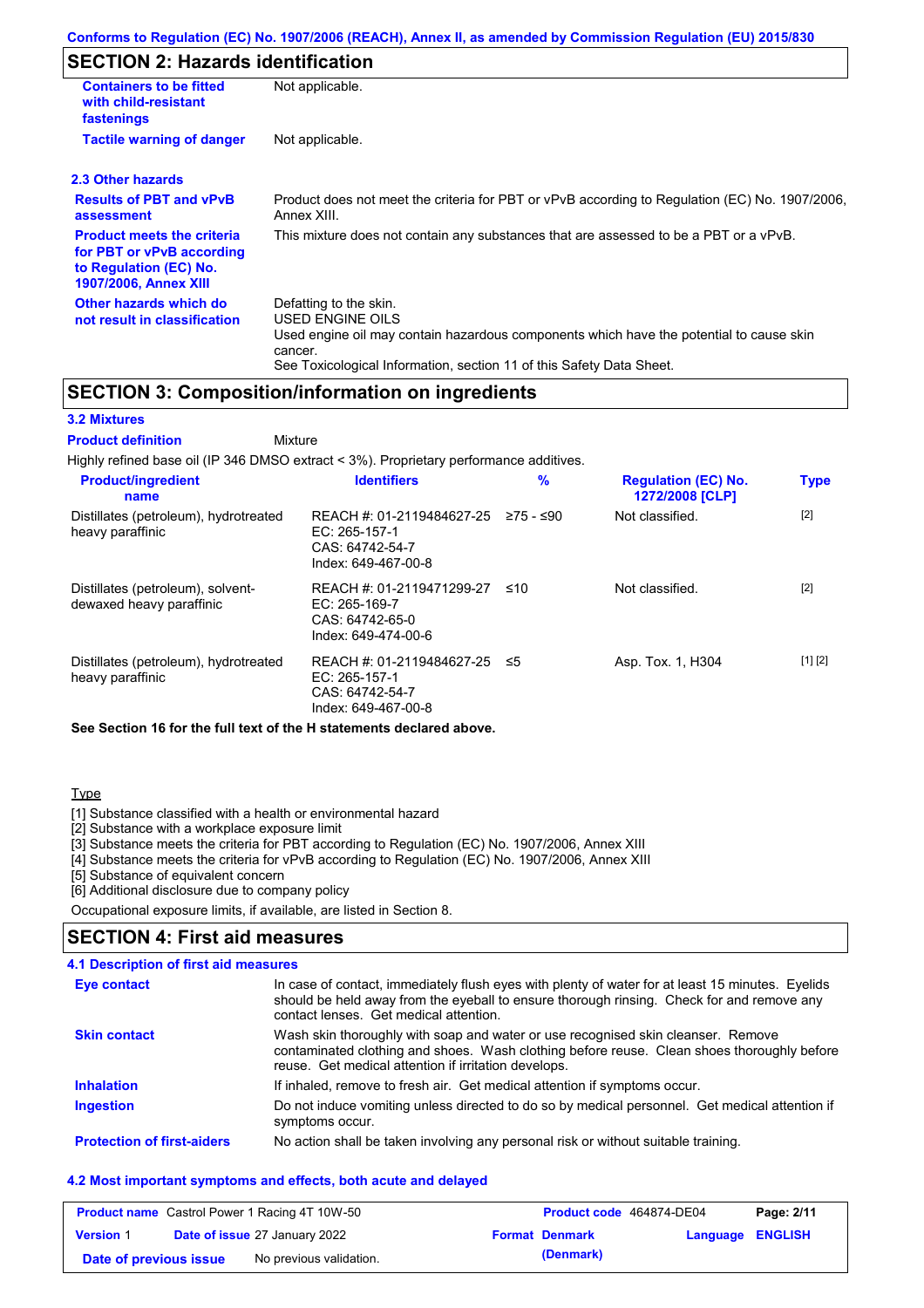# **SECTION 4: First aid measures**

**Notes to physician** Treatment should in general be symptomatic and directed to relieving any effects. **4.3 Indication of any immediate medical attention and special treatment needed** See Section 11 for more detailed information on health effects and symptoms. **Potential acute health effects Inhalation** Vapour inhalation under ambient conditions is not normally a problem due to low vapour pressure. **Ingestion** No known significant effects or critical hazards. **Skin contact** Defatting to the skin. May cause skin dryness and irritation. **Eye contact** No known significant effects or critical hazards. **Delayed and immediate effects as well as chronic effects from short and long-term exposure Inhalation Ingestion Skin contact Eye contact** Overexposure to the inhalation of airborne droplets or aerosols may cause irritation of the respiratory tract. Ingestion of large quantities may cause nausea and diarrhoea. Prolonged or repeated contact can defat the skin and lead to irritation and/or dermatitis. Potential risk of transient stinging or redness if accidental eye contact occurs. **SECTION F. Firefighting** 

| SECTION 5: Firefighting measures                          |                                                                                                                                                                                                                                                                                                                                                                   |  |  |
|-----------------------------------------------------------|-------------------------------------------------------------------------------------------------------------------------------------------------------------------------------------------------------------------------------------------------------------------------------------------------------------------------------------------------------------------|--|--|
| 5.1 Extinguishing media                                   |                                                                                                                                                                                                                                                                                                                                                                   |  |  |
| <b>Suitable extinguishing</b><br>media                    | In case of fire, use foam, dry chemical or carbon dioxide extinguisher or spray.                                                                                                                                                                                                                                                                                  |  |  |
| <b>Unsuitable extinguishing</b><br>media                  | Do not use water jet. The use of a water jet may cause the fire to spread by splashing the<br>burning product.                                                                                                                                                                                                                                                    |  |  |
| 5.2 Special hazards arising from the substance or mixture |                                                                                                                                                                                                                                                                                                                                                                   |  |  |
| <b>Hazards from the</b><br>substance or mixture           | In a fire or if heated, a pressure increase will occur and the container may burst.                                                                                                                                                                                                                                                                               |  |  |
| <b>Hazardous combustion</b>                               | Combustion products may include the following:                                                                                                                                                                                                                                                                                                                    |  |  |
| products                                                  | carbon oxides $(CO, CO2)$ (carbon monoxide, carbon dioxide)                                                                                                                                                                                                                                                                                                       |  |  |
| 5.3 Advice for firefighters                               |                                                                                                                                                                                                                                                                                                                                                                   |  |  |
| <b>Special precautions for</b><br>fire-fighters           | No action shall be taken involving any personal risk or without suitable training. Promptly<br>isolate the scene by removing all persons from the vicinity of the incident if there is a fire.                                                                                                                                                                    |  |  |
| <b>Special protective</b><br>equipment for fire-fighters  | Fire-fighters should wear appropriate protective equipment and self-contained breathing<br>apparatus (SCBA) with a full face-piece operated in positive pressure mode. Clothing for fire-<br>fighters (including helmets, protective boots and gloves) conforming to European standard EN<br>469 will provide a basic level of protection for chemical incidents. |  |  |

# **SECTION 6: Accidental release measures**

|                                                          | 6.1 Personal precautions, protective equipment and emergency procedures                                                                                                                                                                                                                                                                                                                        |
|----------------------------------------------------------|------------------------------------------------------------------------------------------------------------------------------------------------------------------------------------------------------------------------------------------------------------------------------------------------------------------------------------------------------------------------------------------------|
| For non-emergency<br>personnel                           | No action shall be taken involving any personal risk or without suitable training. Evacuate<br>surrounding areas. Keep unnecessary and unprotected personnel from entering. Do not touch<br>or walk through spilt material. Floors may be slippery; use care to avoid falling. Put on<br>appropriate personal protective equipment.                                                            |
| For emergency responders                                 | If specialised clothing is required to deal with the spillage, take note of any information in<br>Section 8 on suitable and unsuitable materials. See also the information in "For non-<br>emergency personnel".                                                                                                                                                                               |
| <b>6.2 Environmental</b><br>precautions                  | Avoid dispersal of spilt material and runoff and contact with soil, waterways, drains and sewers.<br>Inform the relevant authorities if the product has caused environmental pollution (sewers,<br>waterways, soil or air).                                                                                                                                                                    |
| 6.3 Methods and material for containment and cleaning up |                                                                                                                                                                                                                                                                                                                                                                                                |
| <b>Small spill</b>                                       | Stop leak if without risk. Move containers from spill area. Absorb with an inert material and<br>place in an appropriate waste disposal container. Dispose of via a licensed waste disposal<br>contractor.                                                                                                                                                                                     |
| Large spill                                              | Stop leak if without risk. Move containers from spill area. Prevent entry into sewers, water<br>courses, basements or confined areas. Contain and collect spillage with non-combustible,<br>absorbent material e.g. sand, earth, vermiculite or diatomaceous earth and place in container<br>for disposal according to local regulations. Dispose of via a licensed waste disposal contractor. |
| <b>Product name</b> Castrol Power 1 Racing 4T 10W-50     | Product code 464874-DE04<br>Page: 3/11                                                                                                                                                                                                                                                                                                                                                         |

| <b>Version 1</b>       | <b>Date of issue 27 January 2022</b> | <b>Format Denmark</b> | <b>Language ENGLISH</b> |  |
|------------------------|--------------------------------------|-----------------------|-------------------------|--|
| Date of previous issue | No previous validation.              | (Denmark)             |                         |  |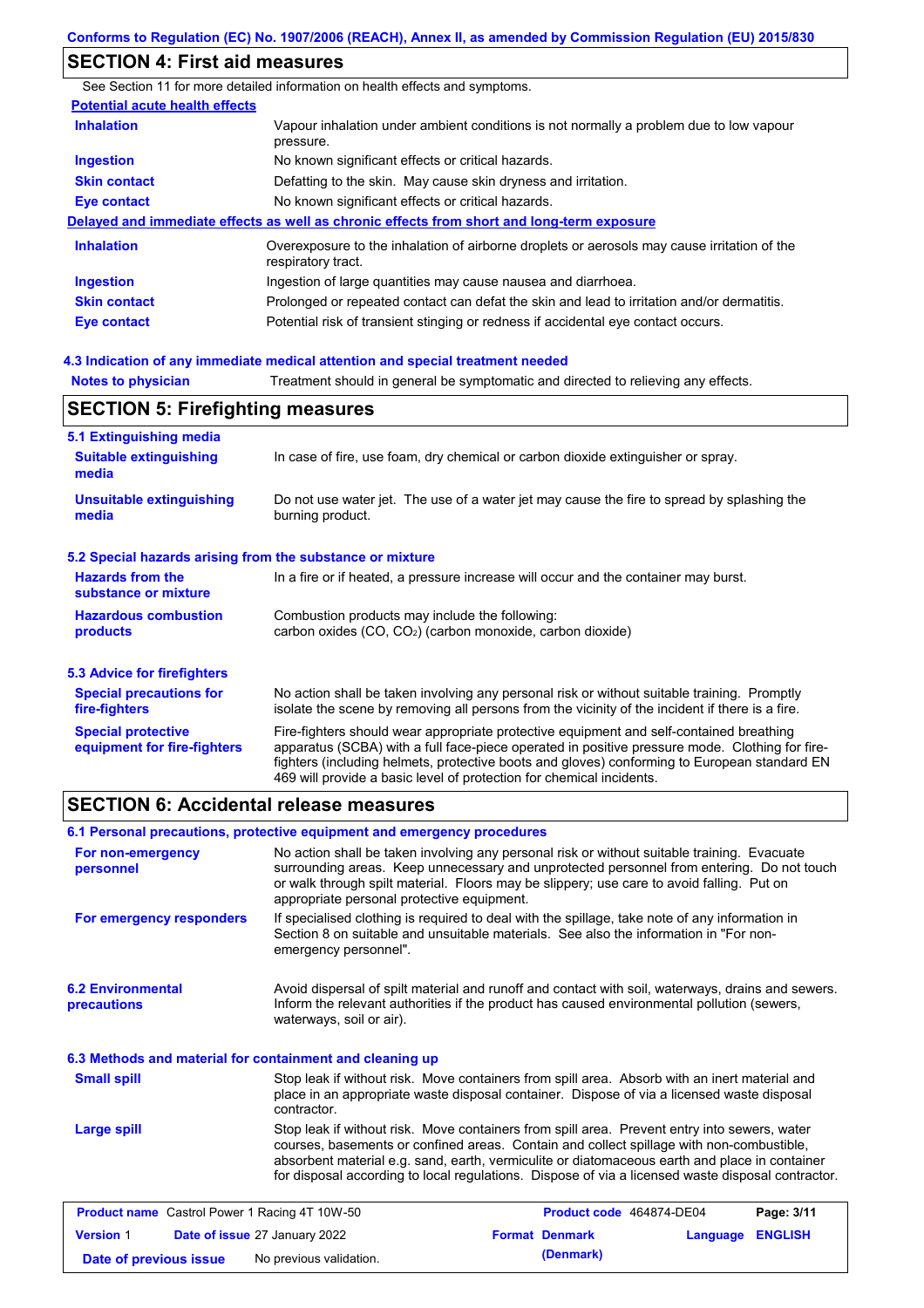### **SECTION 6: Accidental release measures**

| 6.4 Reference to other<br><b>sections</b> | See Section 1 for emergency contact information.<br>See Section 5 for firefighting measures.<br>See Section 8 for information on appropriate personal protective equipment.<br>See Section 12 for environmental precautions. |
|-------------------------------------------|------------------------------------------------------------------------------------------------------------------------------------------------------------------------------------------------------------------------------|
|                                           | See Section 13 for additional waste treatment information.                                                                                                                                                                   |

# **SECTION 7: Handling and storage**

#### **7.1 Precautions for safe handling**

| <b>Protective measures</b>                                                           | Put on appropriate personal protective equipment.                                                                                                                                                                                                                                                                                                                                                                                                                                        |
|--------------------------------------------------------------------------------------|------------------------------------------------------------------------------------------------------------------------------------------------------------------------------------------------------------------------------------------------------------------------------------------------------------------------------------------------------------------------------------------------------------------------------------------------------------------------------------------|
| <b>Advice on general</b><br>occupational hygiene                                     | Eating, drinking and smoking should be prohibited in areas where this material is handled,<br>stored and processed. Wash thoroughly after handling. Remove contaminated clothing and<br>protective equipment before entering eating areas. See also Section 8 for additional<br>information on hygiene measures.                                                                                                                                                                         |
| <b>7.2 Conditions for safe</b><br>storage, including any<br><b>incompatibilities</b> | Store in accordance with local regulations. Store in a dry, cool and well-ventilated area, away<br>from incompatible materials (see Section 10). Keep away from heat and direct sunlight. Keep<br>container tightly closed and sealed until ready for use. Containers that have been opened must<br>be carefully resealed and kept upright to prevent leakage. Store and use only in equipment/<br>containers designed for use with this product. Do not store in unlabelled containers. |
| <b>Not suitable</b>                                                                  | Prolonged exposure to elevated temperature                                                                                                                                                                                                                                                                                                                                                                                                                                               |
|                                                                                      |                                                                                                                                                                                                                                                                                                                                                                                                                                                                                          |

# **7.3 Specific end use(s)**

**Recommendations**

See section 1.2 and Exposure scenarios in annex, if applicable.

### **SECTION 8: Exposure controls/personal protection**

### **8.1 Control parameters**

| <b>Occupational exposure limits</b>                          |                                                                                                                                          |
|--------------------------------------------------------------|------------------------------------------------------------------------------------------------------------------------------------------|
| <b>Product/ingredient name</b>                               | <b>Exposure limit values</b>                                                                                                             |
| Distillates (petroleum), hydrotreated heavy paraffinic       | <b>Working Environment Authority (Denmark).</b><br>TWA: 1 mg/m <sup>3</sup> 8 hours. Issued/Revised: 12/1996 Form: mist and<br>particles |
| Distillates (petroleum), solvent-dewaxed heavy<br>paraffinic | <b>Working Environment Authority (Denmark).</b>                                                                                          |
|                                                              | TWA: 1 mg/m <sup>3</sup> 8 hours. Issued/Revised: 12/1996 Form: mist and<br>particles                                                    |
| Distillates (petroleum), hydrotreated heavy paraffinic       | <b>Working Environment Authority (Denmark).</b><br>TWA: 1 mg/m <sup>3</sup> 8 hours. Issued/Revised: 12/1996 Form: mist and<br>particles |

Whilst specific OELs for certain components may be shown in this section, other components may be present in any mist, vapour or dust produced. Therefore, the specific OELs may not be applicable to the product as a whole and are provided for guidance only.

> If this product contains ingredients with exposure limits, personal, workplace atmosphere or biological monitoring may be required to determine the effectiveness of the ventilation or other control measures and/or the necessity to use respiratory protective equipment. Reference should be made to monitoring standards, such as the following: European Standard EN 689 (Workplace atmospheres - Guidance for the assessment of exposure by inhalation to chemical agents for comparison with limit values and measurement strategy) European Standard EN 14042 (Workplace atmospheres - Guide for the application and use of procedures for the assessment of exposure to chemical and biological agents) European Standard EN 482 (Workplace atmospheres - General requirements for the performance of procedures for the measurement of chemical agents) Reference to national guidance documents for methods for the determination of hazardous substances will also be required.

### **Derived No Effect Level**

**Recommended monitoring** 

**procedures**

No DNELs/DMELs available.

### **Predicted No Effect Concentration**

No PNECs available

### **8.2 Exposure controls**

| <b>Product name</b> Castrol Power 1 Racing 4T 10W-50 |  |                                      | Product code 464874-DE04 |                       | Page: 4/11       |  |
|------------------------------------------------------|--|--------------------------------------|--------------------------|-----------------------|------------------|--|
| <b>Version 1</b>                                     |  | <b>Date of issue 27 January 2022</b> |                          | <b>Format Denmark</b> | Language ENGLISH |  |
| Date of previous issue                               |  | No previous validation.              |                          | (Denmark)             |                  |  |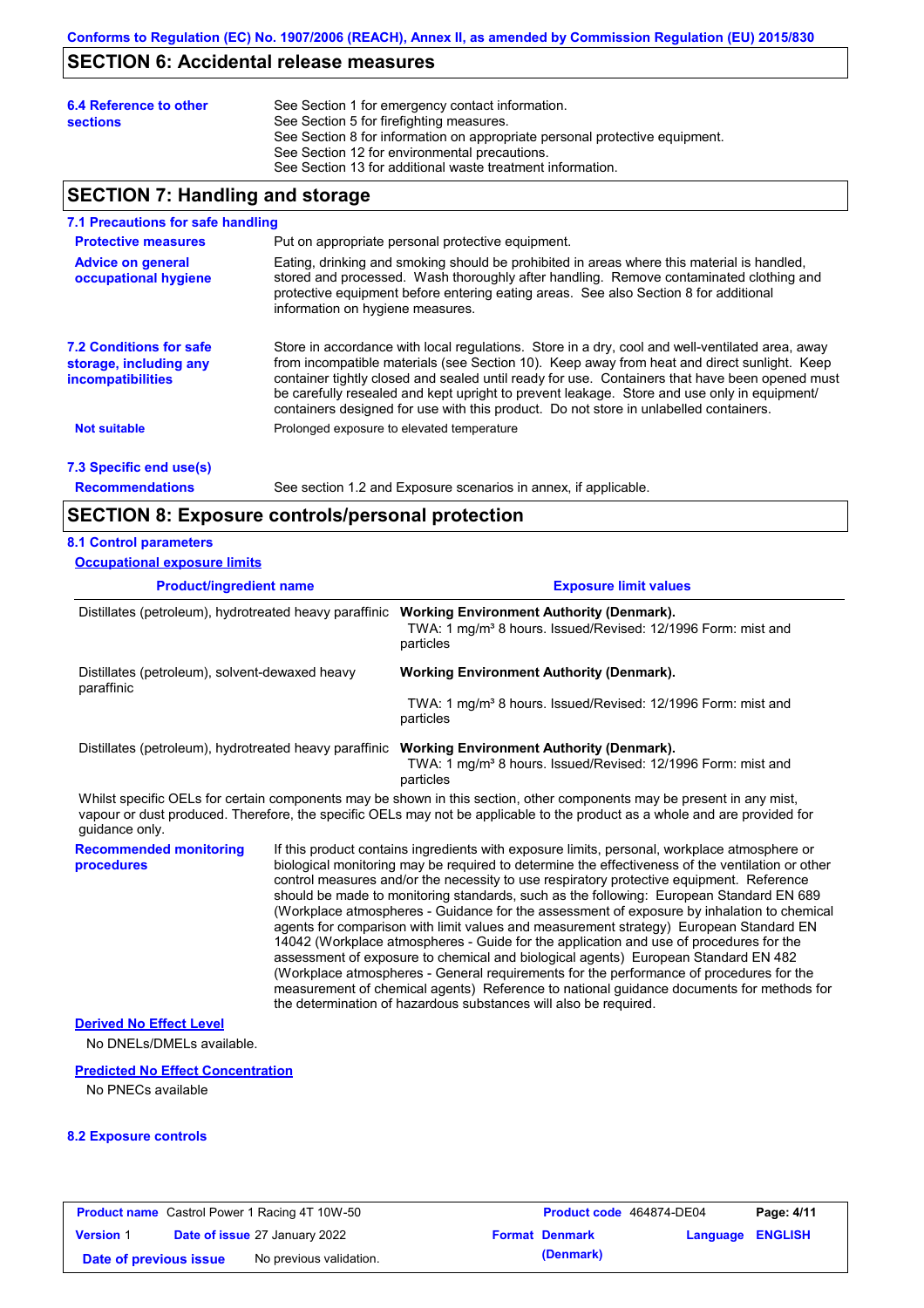# **SECTION 8: Exposure controls/personal protection**

| <b>Appropriate engineering</b><br><b>controls</b>    | Provide exhaust ventilation or other engineering controls to keep the relevant airborne<br>concentrations below their respective occupational exposure limits.                                                                                                                                                                                                                                                                                                                                                                                                                                                                                                                                                                                                                                                                        |
|------------------------------------------------------|---------------------------------------------------------------------------------------------------------------------------------------------------------------------------------------------------------------------------------------------------------------------------------------------------------------------------------------------------------------------------------------------------------------------------------------------------------------------------------------------------------------------------------------------------------------------------------------------------------------------------------------------------------------------------------------------------------------------------------------------------------------------------------------------------------------------------------------|
|                                                      | All activities involving chemicals should be assessed for their risks to health, to ensure<br>exposures are adequately controlled. Personal protective equipment should only be considered<br>after other forms of control measures (e.g. engineering controls) have been suitably evaluated.<br>Personal protective equipment should conform to appropriate standards, be suitable for use, be<br>kept in good condition and properly maintained.<br>Your supplier of personal protective equipment should be consulted for advice on selection and<br>appropriate standards. For further information contact your national organisation for standards.<br>The final choice of protective equipment will depend upon a risk assessment. It is important to<br>ensure that all items of personal protective equipment are compatible. |
| <b>Individual protection measures</b>                |                                                                                                                                                                                                                                                                                                                                                                                                                                                                                                                                                                                                                                                                                                                                                                                                                                       |
| <b>Hygiene measures</b>                              | Wash hands, forearms and face thoroughly after handling chemical products, before eating,<br>smoking and using the lavatory and at the end of the working period. Ensure that eyewash<br>stations and safety showers are close to the workstation location.                                                                                                                                                                                                                                                                                                                                                                                                                                                                                                                                                                           |
| <b>Respiratory protection</b>                        | In case of insufficient ventilation, wear suitable respiratory equipment.<br>The correct choice of respiratory protection depends upon the chemicals being handled, the<br>conditions of work and use, and the condition of the respiratory equipment. Safety procedures<br>should be developed for each intended application. Respiratory protection equipment should<br>therefore be chosen in consultation with the supplier/manufacturer and with a full assessment<br>of the working conditions.                                                                                                                                                                                                                                                                                                                                 |
| <b>Eye/face protection</b>                           | Safety glasses with side shields.                                                                                                                                                                                                                                                                                                                                                                                                                                                                                                                                                                                                                                                                                                                                                                                                     |
| <b>Skin protection</b>                               |                                                                                                                                                                                                                                                                                                                                                                                                                                                                                                                                                                                                                                                                                                                                                                                                                                       |
| <b>Hand protection</b>                               | <b>General Information:</b>                                                                                                                                                                                                                                                                                                                                                                                                                                                                                                                                                                                                                                                                                                                                                                                                           |
|                                                      | Because specific work environments and material handling practices vary, safety procedures<br>should be developed for each intended application. The correct choice of protective gloves<br>depends upon the chemicals being handled, and the conditions of work and use. Most gloves<br>provide protection for only a limited time before they must be discarded and replaced (even the<br>best chemically resistant gloves will break down after repeated chemical exposures).                                                                                                                                                                                                                                                                                                                                                      |
|                                                      | Gloves should be chosen in consultation with the supplier / manufacturer and taking account of<br>a full assessment of the working conditions.                                                                                                                                                                                                                                                                                                                                                                                                                                                                                                                                                                                                                                                                                        |
|                                                      | Recommended: Nitrile gloves.<br><b>Breakthrough time:</b>                                                                                                                                                                                                                                                                                                                                                                                                                                                                                                                                                                                                                                                                                                                                                                             |
|                                                      | Breakthrough time data are generated by glove manufacturers under laboratory test conditions<br>and represent how long a glove can be expected to provide effective permeation resistance. It<br>is important when following breakthrough time recommendations that actual workplace<br>conditions are taken into account. Always consult with your glove supplier for up-to-date<br>technical information on breakthrough times for the recommended glove type.<br>Our recommendations on the selection of gloves are as follows:                                                                                                                                                                                                                                                                                                    |
|                                                      | Continuous contact:                                                                                                                                                                                                                                                                                                                                                                                                                                                                                                                                                                                                                                                                                                                                                                                                                   |
|                                                      | Gloves with a minimum breakthrough time of 240 minutes, or >480 minutes if suitable gloves<br>can be obtained.<br>If suitable gloves are not available to offer that level of protection, gloves with shorter<br>breakthrough times may be acceptable as long as appropriate glove maintenance and<br>replacement regimes are determined and adhered to.                                                                                                                                                                                                                                                                                                                                                                                                                                                                              |
|                                                      | Short-term / splash protection:                                                                                                                                                                                                                                                                                                                                                                                                                                                                                                                                                                                                                                                                                                                                                                                                       |
|                                                      | Recommended breakthrough times as above.<br>It is recognised that for short-term, transient exposures, gloves with shorter breakthrough times<br>may commonly be used. Therefore, appropriate maintenance and replacement regimes must<br>be determined and rigorously followed.                                                                                                                                                                                                                                                                                                                                                                                                                                                                                                                                                      |
|                                                      | <b>Glove Thickness:</b>                                                                                                                                                                                                                                                                                                                                                                                                                                                                                                                                                                                                                                                                                                                                                                                                               |
|                                                      | For general applications, we recommend gloves with a thickness typically greater than 0.35 mm.                                                                                                                                                                                                                                                                                                                                                                                                                                                                                                                                                                                                                                                                                                                                        |
|                                                      | It should be emphasised that glove thickness is not necessarily a good predictor of glove<br>resistance to a specific chemical, as the permeation efficiency of the glove will be dependent<br>on the exact composition of the glove material. Therefore, glove selection should also be based<br>on consideration of the task requirements and knowledge of breakthrough times.<br>Glove thickness may also vary depending on the glove manufacturer, the glove type and the<br>glove model. Therefore, the manufacturers' technical data should always be taken into account<br>to ensure selection of the most appropriate glove for the task.                                                                                                                                                                                     |
| <b>Product name</b> Castrol Power 1 Racing 4T 10W-50 | <b>Product code 464874-DE04</b><br>$P$ ane: 5/11                                                                                                                                                                                                                                                                                                                                                                                                                                                                                                                                                                                                                                                                                                                                                                                      |

|                        | <b>Product name</b> Castrol Power 1 Racing 4T 10W-50 | Product code 464874-DE04 |                  | Page: 5/11 |
|------------------------|------------------------------------------------------|--------------------------|------------------|------------|
| <b>Version 1</b>       | <b>Date of issue 27 January 2022</b>                 | <b>Format Denmark</b>    | Language ENGLISH |            |
| Date of previous issue | No previous validation.                              | (Denmark)                |                  |            |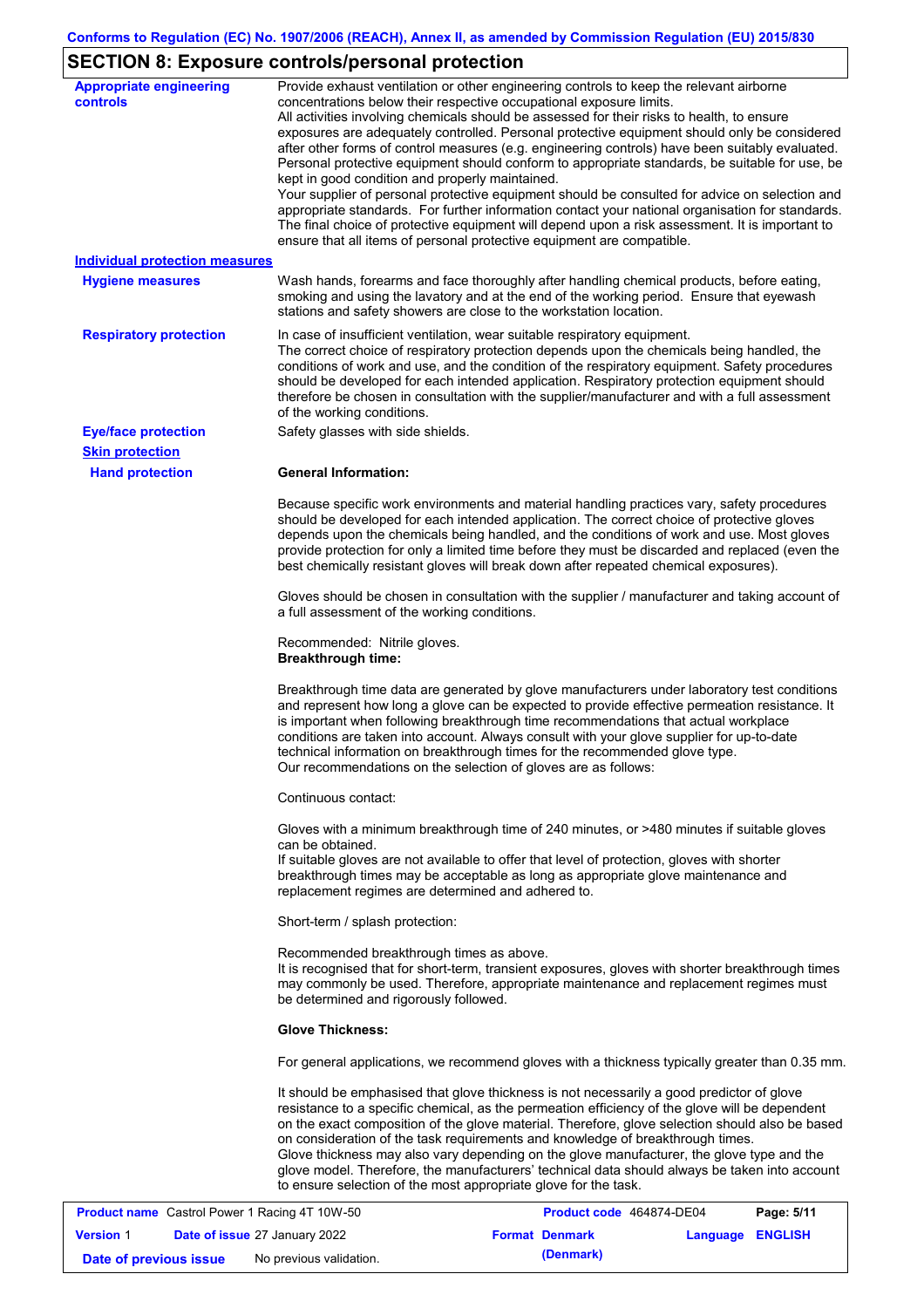# **SECTION 8: Exposure controls/personal protection**

|                                           | Note: Depending on the activity being conducted, gloves of varying thickness may be required<br>for specific tasks. For example:                                                                                                                                                                                                                                                                                                                                                                                                                                                                                                                                                      |
|-------------------------------------------|---------------------------------------------------------------------------------------------------------------------------------------------------------------------------------------------------------------------------------------------------------------------------------------------------------------------------------------------------------------------------------------------------------------------------------------------------------------------------------------------------------------------------------------------------------------------------------------------------------------------------------------------------------------------------------------|
|                                           | • Thinner gloves (down to 0.1 mm or less) may be required where a high degree of manual<br>dexterity is needed. However, these gloves are only likely to give short duration protection and<br>would normally be just for single use applications, then disposed of.                                                                                                                                                                                                                                                                                                                                                                                                                  |
|                                           | • Thicker gloves (up to 3 mm or more) may be required where there is a mechanical (as well<br>as a chemical) risk i.e. where there is abrasion or puncture potential.                                                                                                                                                                                                                                                                                                                                                                                                                                                                                                                 |
| <b>Skin and body</b>                      | Use of protective clothing is good industrial practice.<br>Personal protective equipment for the body should be selected based on the task being<br>performed and the risks involved and should be approved by a specialist before handling this<br>product.<br>Cotton or polyester/cotton overalls will only provide protection against light superficial<br>contamination that will not soak through to the skin. Overalls should be laundered on a regular<br>basis. When the risk of skin exposure is high (e.g. when cleaning up spillages or if there is a<br>risk of splashing) then chemical resistant aprons and/or impervious chemical suits and boots<br>will be required. |
| <b>Refer to standards:</b>                | Respiratory protection: EN 529<br>Gloves: EN 420, EN 374<br>Eye protection: EN 166<br>Filtering half-mask: EN 149<br>Filtering half-mask with valve: EN 405<br>Half-mask: EN 140 plus filter<br>Full-face mask: EN 136 plus filter<br>Particulate filters: EN 143<br>Gas/combined filters: EN 14387                                                                                                                                                                                                                                                                                                                                                                                   |
| <b>Environmental exposure</b><br>controls | Emissions from ventilation or work process equipment should be checked to ensure they<br>comply with the requirements of environmental protection legislation. In some cases, fume<br>scrubbers, filters or engineering modifications to the process equipment will be necessary to<br>reduce emissions to acceptable levels.                                                                                                                                                                                                                                                                                                                                                         |

# **SECTION 9: Physical and chemical properties**

The conditions of measurement of all properties are at standard temperature and pressure unless otherwise indicated.

### **9.1 Information on basic physical and chemical properties**

| <b>Appearance</b>                                      |                                            |           |                         |                      |                          |                         |                |
|--------------------------------------------------------|--------------------------------------------|-----------|-------------------------|----------------------|--------------------------|-------------------------|----------------|
| <b>Physical state</b>                                  | Liquid.                                    |           |                         |                      |                          |                         |                |
| <b>Colour</b>                                          | Red.                                       |           |                         |                      |                          |                         |                |
| <b>Odour</b>                                           | Not available.                             |           |                         |                      |                          |                         |                |
| <b>Odour threshold</b>                                 | Not available.                             |           |                         |                      |                          |                         |                |
| pH                                                     | Not applicable.                            |           |                         |                      |                          |                         |                |
| <b>Melting point/freezing point</b>                    | Not available.                             |           |                         |                      |                          |                         |                |
| Initial boiling point and boiling<br>range             | Not available.                             |           |                         |                      |                          |                         |                |
| <b>Pour point</b>                                      | $-36 °C$                                   |           |                         |                      |                          |                         |                |
| <b>Flash point</b>                                     | Closed cup: 205°C (401°F) [Pensky-Martens] |           |                         |                      |                          |                         |                |
| <b>Evaporation rate</b>                                | Not available.                             |           |                         |                      |                          |                         |                |
| <b>Flammability (solid, gas)</b>                       | Not available.                             |           |                         |                      |                          |                         |                |
| <b>Upper/lower flammability or</b><br>explosive limits | Not available.                             |           |                         |                      |                          |                         |                |
| <b>Vapour pressure</b>                                 | Not available.                             |           |                         |                      |                          |                         |                |
|                                                        |                                            |           | Vapour Pressure at 20°C |                      |                          | Vapour pressure at 50°C |                |
|                                                        | <b>Ingredient name</b>                     | mm Hg kPa | <b>Method</b>           | m <sub>m</sub><br>Hg | kPa                      | <b>Method</b>           |                |
|                                                        |                                            |           |                         |                      |                          |                         |                |
|                                                        |                                            |           |                         |                      |                          |                         |                |
|                                                        |                                            |           |                         |                      |                          |                         |                |
| <b>Product name</b> Castrol Power 1 Racing 4T 10W-50   |                                            |           |                         |                      | Product code 464874-DE04 |                         | Page: 6/11     |
| Version 1<br>Date of issue 27 January 2022             |                                            |           | <b>Format Denmark</b>   |                      |                          | Language                | <b>ENGLISH</b> |
|                                                        |                                            |           |                         |                      |                          |                         |                |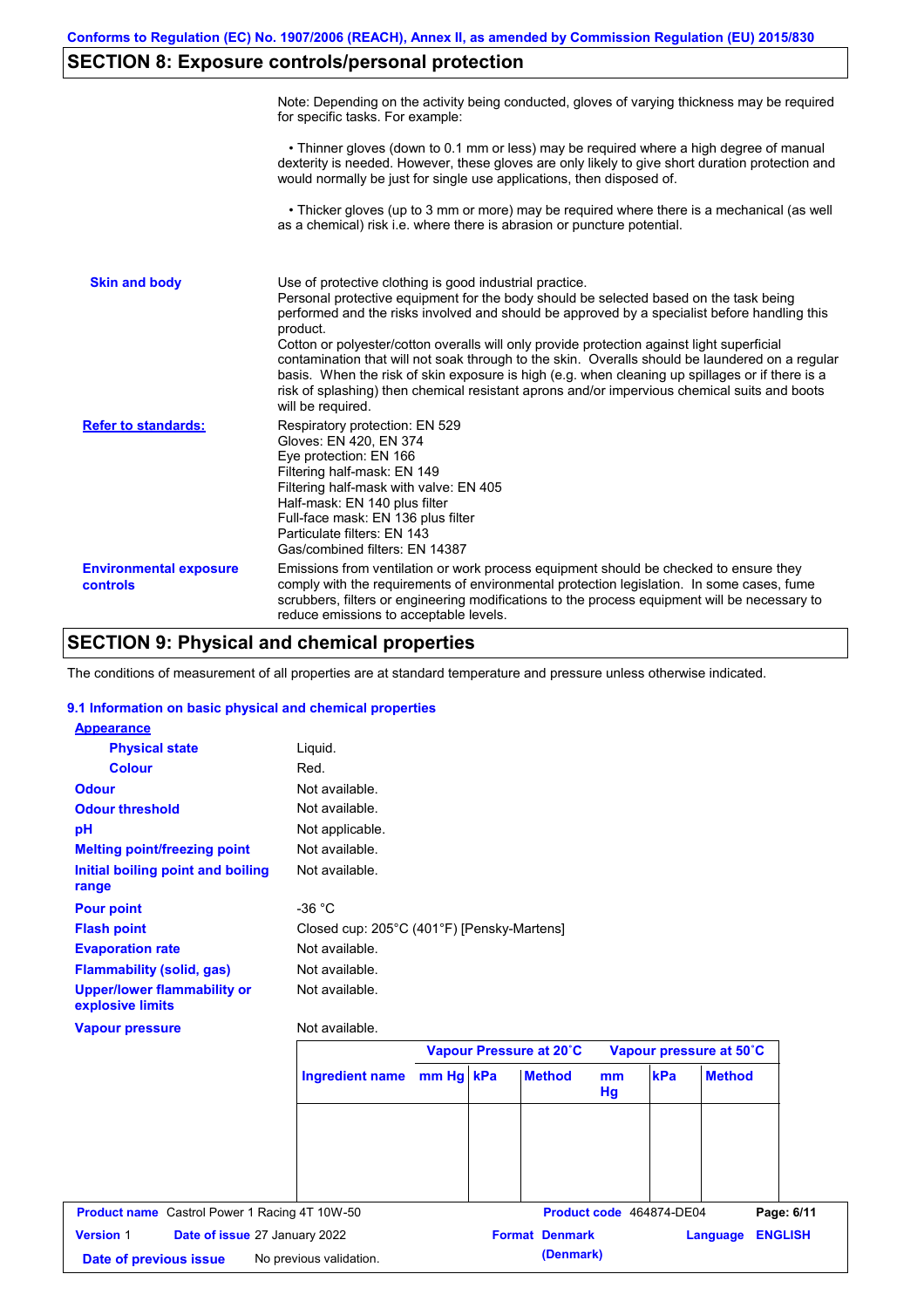# **SECTION 9: Physical and chemical properties**

| <b>10.2 Chemical stability</b>                    | The product is stable.                                                                                                                   |        |         |                    |  |  |
|---------------------------------------------------|------------------------------------------------------------------------------------------------------------------------------------------|--------|---------|--------------------|--|--|
| <b>10.1 Reactivity</b>                            | No specific test data available for this product. Refer to Conditions to avoid and Incompatible<br>materials for additional information. |        |         |                    |  |  |
| <b>SECTION 10: Stability and reactivity</b>       |                                                                                                                                          |        |         |                    |  |  |
| No additional information.                        |                                                                                                                                          |        |         |                    |  |  |
| 9.2 Other information                             |                                                                                                                                          |        |         |                    |  |  |
| <b>Median particle size</b>                       | Not applicable.                                                                                                                          |        |         |                    |  |  |
| <b>Particle characteristics</b>                   |                                                                                                                                          |        |         |                    |  |  |
| <b>Oxidising properties</b>                       | Not available.                                                                                                                           |        |         |                    |  |  |
| <b>Explosive properties</b>                       | Not available.                                                                                                                           |        |         |                    |  |  |
| <b>Viscosity</b>                                  | Kinematic: 113.2 mm <sup>2</sup> /s (113.2 cSt) at 40°C<br>Kinematic: 16.4 to 17.8 mm <sup>2</sup> /s (16.4 to 17.8 cSt) at 100°C        |        |         |                    |  |  |
| <b>Decomposition temperature</b>                  | Not available.                                                                                                                           |        |         |                    |  |  |
| <b>Auto-ignition temperature</b>                  | Not available.                                                                                                                           |        |         |                    |  |  |
| <b>Partition coefficient: n-octanol/</b><br>water | Not applicable.                                                                                                                          |        |         |                    |  |  |
| <b>Solubility(ies)</b>                            | insoluble in water.                                                                                                                      |        |         |                    |  |  |
| <b>Density</b>                                    | <1000 kg/m <sup>3</sup> (<1 g/cm <sup>3</sup> ) at 15 <sup>°</sup> C                                                                     |        |         |                    |  |  |
| <b>Relative density</b>                           | Not available.                                                                                                                           |        |         |                    |  |  |
| <b>Vapour density</b>                             | Not available.                                                                                                                           |        |         |                    |  |  |
|                                                   | Distillates (petroleum),<br>hydrotreated heavy<br>paraffinic                                                                             | < 0.08 | < 0.011 | <b>ASTM D 5191</b> |  |  |
|                                                   | Distillates (petroleum),<br>solvent-dewaxed<br>heavy paraffinic                                                                          | < 0.08 | < 0.011 | <b>ASTM D 5191</b> |  |  |
|                                                   | Distillates (petroleum),<br>hydrotreated heavy<br>paraffinic                                                                             | < 0.08 | < 0.011 | <b>ASTM D 5191</b> |  |  |

| <b>10.3 Possibility of</b>      | Under normal conditions of storage and use, hazardous reactions will not occur.            |
|---------------------------------|--------------------------------------------------------------------------------------------|
| hazardous reactions             | Under normal conditions of storage and use, hazardous polymerisation will not occur.       |
| <b>10.4 Conditions to avoid</b> | Avoid all possible sources of ignition (spark or flame).                                   |
| 10.5 Incompatible materials     | Reactive or incompatible with the following materials: oxidising materials.                |
| <b>10.6 Hazardous</b>           | Under normal conditions of storage and use, hazardous decomposition products should not be |
| decomposition products          | produced.                                                                                  |

# **SECTION 11: Toxicological information**

| 11.1 Information on toxicological effects          |                                                                                                     |
|----------------------------------------------------|-----------------------------------------------------------------------------------------------------|
| <b>Acute toxicity estimates</b>                    |                                                                                                     |
| Not available.                                     |                                                                                                     |
| <b>Information on likely</b><br>routes of exposure | Routes of entry anticipated: Dermal, Inhalation.                                                    |
| <b>Potential acute health effects</b>              |                                                                                                     |
| <b>Inhalation</b>                                  | Vapour inhalation under ambient conditions is not normally a problem due to low vapour<br>pressure. |
| <b>Ingestion</b>                                   | No known significant effects or critical hazards.                                                   |
| <b>Skin contact</b>                                | Defatting to the skin. May cause skin dryness and irritation.                                       |
| Eye contact                                        | No known significant effects or critical hazards.                                                   |
|                                                    | Symptoms related to the physical, chemical and toxicological characteristics                        |
| <b>Inhalation</b>                                  | No specific data.                                                                                   |
| <b>Ingestion</b>                                   | No specific data.                                                                                   |
|                                                    |                                                                                                     |

|                        | <b>Product name</b> Castrol Power 1 Racing 4T 10W-50 | <b>Product code</b> 464874-DE04 |                  | Page: 7/11 |
|------------------------|------------------------------------------------------|---------------------------------|------------------|------------|
| <b>Version 1</b>       | <b>Date of issue 27 January 2022</b>                 | <b>Format Denmark</b>           | Language ENGLISH |            |
| Date of previous issue | No previous validation.                              | (Denmark)                       |                  |            |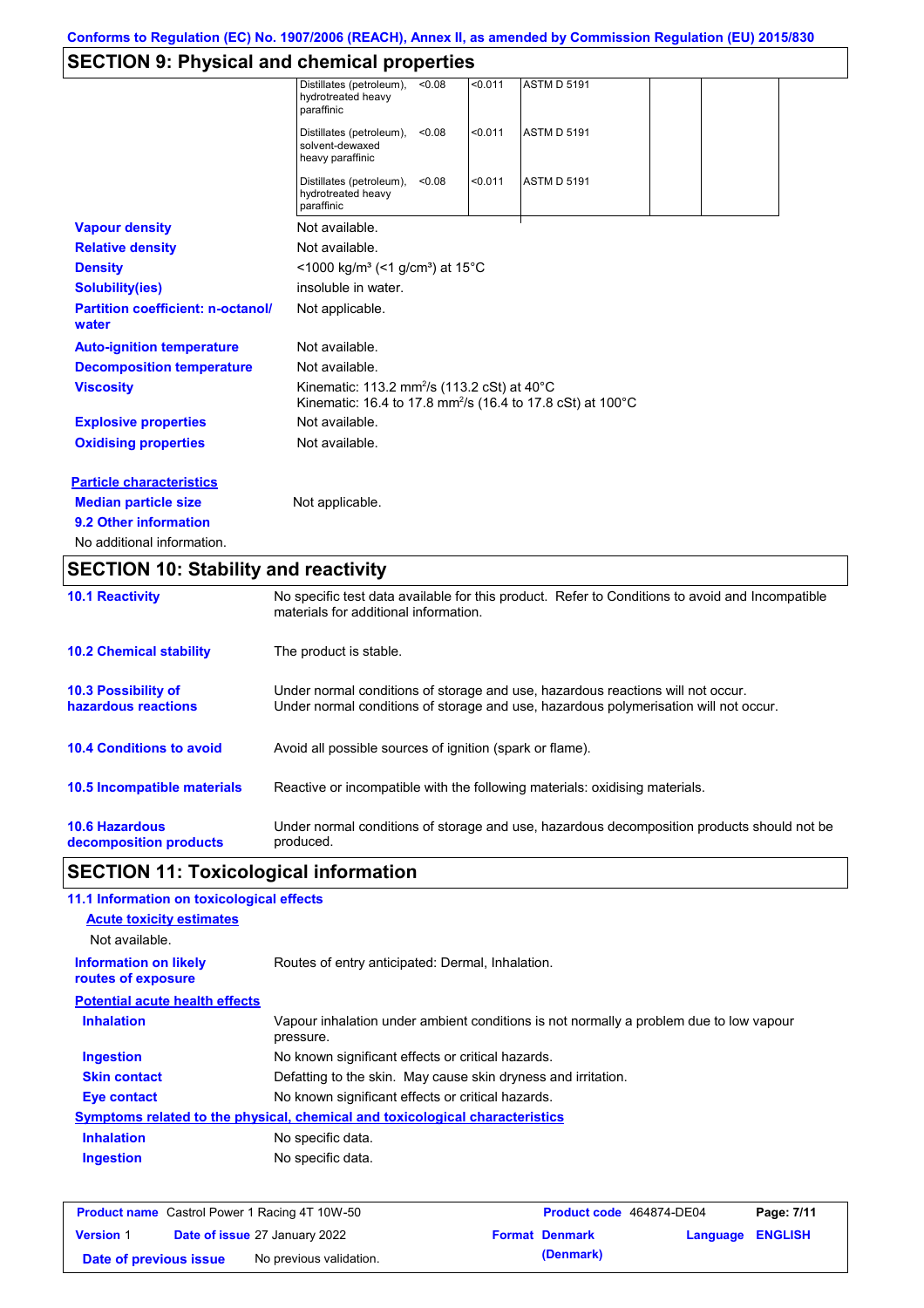# **SECTION 11: Toxicological information**

| <b>Skin contact</b>                     | Adverse symptoms may include the following:<br>irritation<br>dryness<br>cracking                                                                                                                                                                                                                                                                                                                         |
|-----------------------------------------|----------------------------------------------------------------------------------------------------------------------------------------------------------------------------------------------------------------------------------------------------------------------------------------------------------------------------------------------------------------------------------------------------------|
| Eye contact                             | No specific data.                                                                                                                                                                                                                                                                                                                                                                                        |
|                                         | Delayed and immediate effects as well as chronic effects from short and long-term exposure                                                                                                                                                                                                                                                                                                               |
| <b>Inhalation</b>                       | Overexposure to the inhalation of airborne droplets or aerosols may cause irritation of the<br>respiratory tract.                                                                                                                                                                                                                                                                                        |
| <b>Ingestion</b>                        | Ingestion of large quantities may cause nausea and diarrhoea.                                                                                                                                                                                                                                                                                                                                            |
| <b>Skin contact</b>                     | Prolonged or repeated contact can defat the skin and lead to irritation and/or dermatitis.                                                                                                                                                                                                                                                                                                               |
| Eye contact                             | Potential risk of transient stinging or redness if accidental eye contact occurs.                                                                                                                                                                                                                                                                                                                        |
| <b>Potential chronic health effects</b> |                                                                                                                                                                                                                                                                                                                                                                                                          |
| <b>General</b>                          | USED ENGINE OILS<br>Combustion products resulting from the operation of internal combustion engines contaminate<br>engine oils during use. Used engine oil may contain hazardous components which have the<br>potential to cause skin cancer. Frequent or prolonged contact with all types and makes of used<br>engine oil must therefore be avoided and a high standard of personal hygiene maintained. |
| <b>Carcinogenicity</b>                  | No known significant effects or critical hazards.                                                                                                                                                                                                                                                                                                                                                        |
| <b>Mutagenicity</b>                     | No known significant effects or critical hazards.                                                                                                                                                                                                                                                                                                                                                        |
| <b>Developmental effects</b>            | No known significant effects or critical hazards.                                                                                                                                                                                                                                                                                                                                                        |
| <b>Fertility effects</b>                | No known significant effects or critical hazards.                                                                                                                                                                                                                                                                                                                                                        |
|                                         |                                                                                                                                                                                                                                                                                                                                                                                                          |

# **SECTION 12: Ecological information**

# **12.1 Toxicity**

**Environmental hazards** Not classified as dangerous

### **12.2 Persistence and degradability**

Expected to be biodegradable.

### **12.3 Bioaccumulative potential**

This product is not expected to bioaccumulate through food chains in the environment.

| <b>12.4 Mobility in soil</b>                            |                                                                      |
|---------------------------------------------------------|----------------------------------------------------------------------|
| <b>Soil/water partition</b><br><b>coefficient (Koc)</b> | Not available.                                                       |
| <b>Mobility</b>                                         | Spillages may penetrate the soil causing ground water contamination. |

### **12.5 Results of PBT and vPvB assessment**

Product does not meet the criteria for PBT or vPvB according to Regulation (EC) No. 1907/2006, Annex XIII.

| 12.6 Other adverse effects          |                                                                                                                           |
|-------------------------------------|---------------------------------------------------------------------------------------------------------------------------|
| <b>Other ecological information</b> | Spills may form a film on water surfaces causing physical damage to organisms. Oxygen<br>transfer could also be impaired. |

# **SECTION 13: Disposal considerations**

### **13.1 Waste treatment methods**

### **Product**

**Methods of disposal**

Where possible, arrange for product to be recycled. Dispose of via an authorised person/ licensed waste disposal contractor in accordance with local regulations.

**Hazardous waste** Yes.

**European waste catalogue (EWC)**

| Waste code | <b>Waste designation</b>                                                                                                    |
|------------|-----------------------------------------------------------------------------------------------------------------------------|
| $130205*$  | Imineral-based non-chlorinated engine, gear and lubricating oils                                                            |
|            | However, deviation from the intended use and/or the presence of any potential contaminants may require an alternative waste |

disposal code to be assigned by the end user.

### **Packaging**

**Methods of disposal** Where possible, arrange for product to be recycled. Dispose of via an authorised person/ licensed waste disposal contractor in accordance with local regulations.

| <b>Product name</b> Castrol Power 1 Racing 4T 10W-50 |  |                                      | <b>Product code</b> 464874-DE04 |                       | Page: 8/11              |  |
|------------------------------------------------------|--|--------------------------------------|---------------------------------|-----------------------|-------------------------|--|
| <b>Version 1</b>                                     |  | <b>Date of issue 27 January 2022</b> |                                 | <b>Format Denmark</b> | <b>Language ENGLISH</b> |  |
| Date of previous issue                               |  | No previous validation.              |                                 | (Denmark)             |                         |  |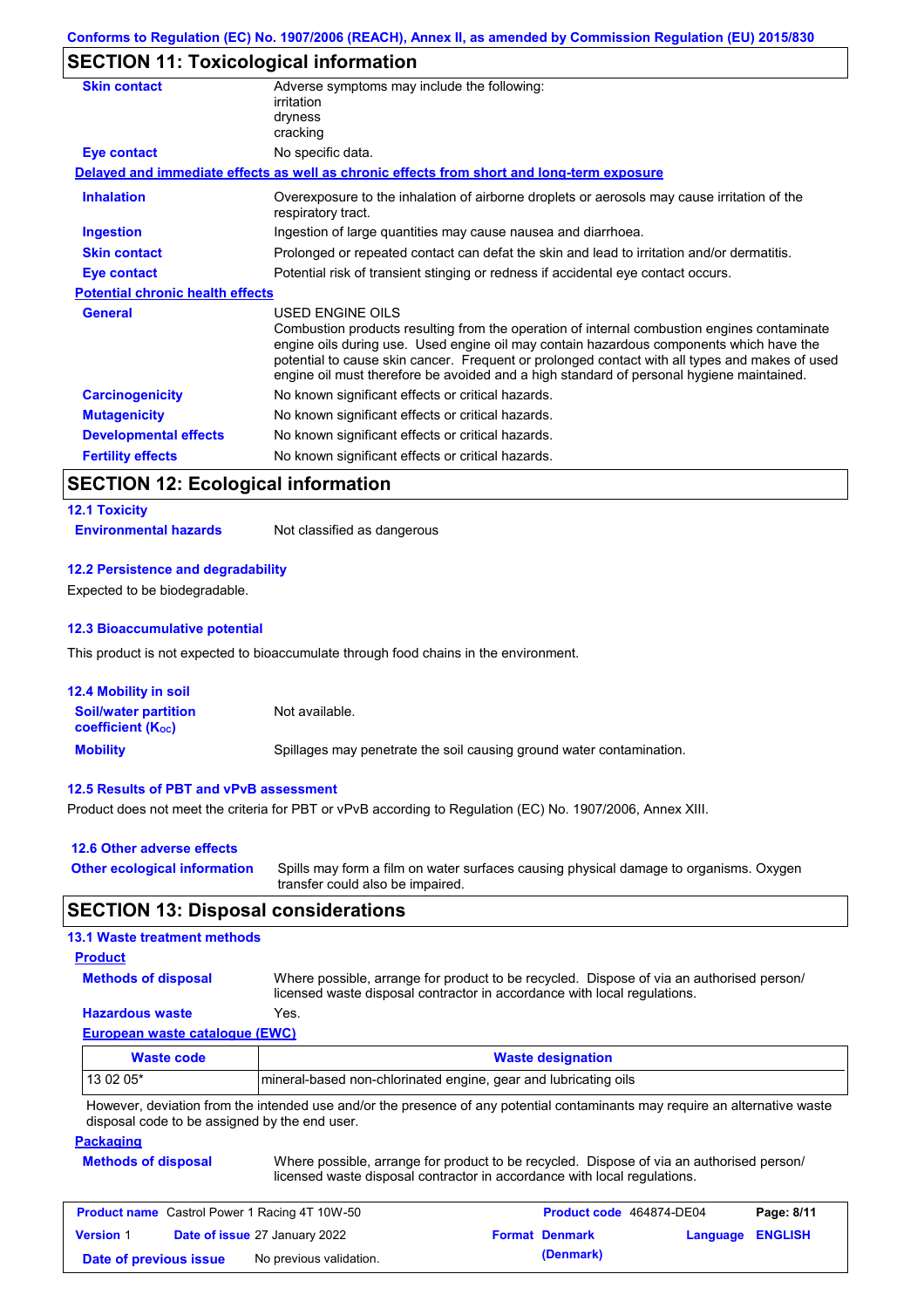# **SECTION 13: Disposal considerations**

| <b>Special precautions</b> | This material and its container must be disposed of in a safe way. Empty containers or liners<br>may retain some product residues. Avoid dispersal of spilt material and runoff and contact with<br>soil, waterways, drains and sewers. |  |  |
|----------------------------|-----------------------------------------------------------------------------------------------------------------------------------------------------------------------------------------------------------------------------------------|--|--|
| Denmark - Waste group      | $\overline{A}$                                                                                                                                                                                                                          |  |  |

**References** Commission 2014/955/EU Directive 2008/98/EC

# **SECTION 14: Transport information**

|                                           | <b>ADR/RID</b> | <b>ADN</b>     | <b>IMDG</b>    | <b>IATA</b>    |
|-------------------------------------------|----------------|----------------|----------------|----------------|
| 14.1 UN number                            | Not regulated. | Not regulated. | Not regulated. | Not regulated. |
| 14.2 UN proper<br>shipping name           |                |                |                |                |
| <b>14.3 Transport</b><br>hazard class(es) |                |                |                |                |
| <b>14.4 Packing</b><br>group              |                |                |                |                |
| 14.5<br><b>Environmental</b><br>hazards   | No.            | No.            | No.            | No.            |
| <b>Additional</b><br>information          |                |                |                |                |

**14.6 Special precautions for user** Not available.

**14.7 Transport in bulk according to IMO instruments** Not available.

# **SECTION 15: Regulatory information**

**15.1 Safety, health and environmental regulations/legislation specific for the substance or mixture**

| EU Regulation (EC) No. 1907/2006 (REACH)                                                                                                                 |                                                                                                                                |                       |                          |                |
|----------------------------------------------------------------------------------------------------------------------------------------------------------|--------------------------------------------------------------------------------------------------------------------------------|-----------------------|--------------------------|----------------|
|                                                                                                                                                          | Annex XIV - List of substances subject to authorisation                                                                        |                       |                          |                |
| <b>Annex XIV</b>                                                                                                                                         |                                                                                                                                |                       |                          |                |
| None of the components are listed.                                                                                                                       |                                                                                                                                |                       |                          |                |
| <b>Substances of very high concern</b>                                                                                                                   |                                                                                                                                |                       |                          |                |
| None of the components are listed.                                                                                                                       |                                                                                                                                |                       |                          |                |
| EU Regulation (EC) No. 1907/2006 (REACH)                                                                                                                 |                                                                                                                                |                       |                          |                |
| <b>Annex XVII - Restrictions</b><br>on the manufacture.<br>placing on the market<br>and use of certain<br>dangerous substances,<br>mixtures and articles | Not applicable.                                                                                                                |                       |                          |                |
| <b>Other regulations</b>                                                                                                                                 |                                                                                                                                |                       |                          |                |
| <b>REACH Status</b>                                                                                                                                      | The company, as identified in Section 1, sells this product in the EU in compliance with the<br>current requirements of REACH. |                       |                          |                |
| <b>United States inventory</b><br>(TSCA 8b)                                                                                                              | All components are active or exempted.                                                                                         |                       |                          |                |
| <b>Australia inventory (AIIC)</b>                                                                                                                        | At least one component is not listed.                                                                                          |                       |                          |                |
| <b>Canada inventory</b>                                                                                                                                  | All components are listed or exempted.                                                                                         |                       |                          |                |
| <b>China inventory (IECSC)</b>                                                                                                                           | All components are listed or exempted.                                                                                         |                       |                          |                |
| <b>Japan inventory (CSCL)</b>                                                                                                                            | All components are listed or exempted.                                                                                         |                       |                          |                |
| <b>Korea inventory (KECI)</b>                                                                                                                            | All components are listed or exempted.                                                                                         |                       |                          |                |
| <b>Philippines inventory</b><br>(PICCS)                                                                                                                  | All components are listed or exempted.                                                                                         |                       |                          |                |
| <b>Product name</b> Castrol Power 1 Racing 4T 10W-50                                                                                                     |                                                                                                                                |                       | Product code 464874-DE04 | Page: 9/11     |
| <b>Version 1</b>                                                                                                                                         | Date of issue 27 January 2022                                                                                                  | <b>Format Denmark</b> | Language                 | <b>ENGLISH</b> |
| Date of previous issue                                                                                                                                   | No previous validation.                                                                                                        | (Denmark)             |                          |                |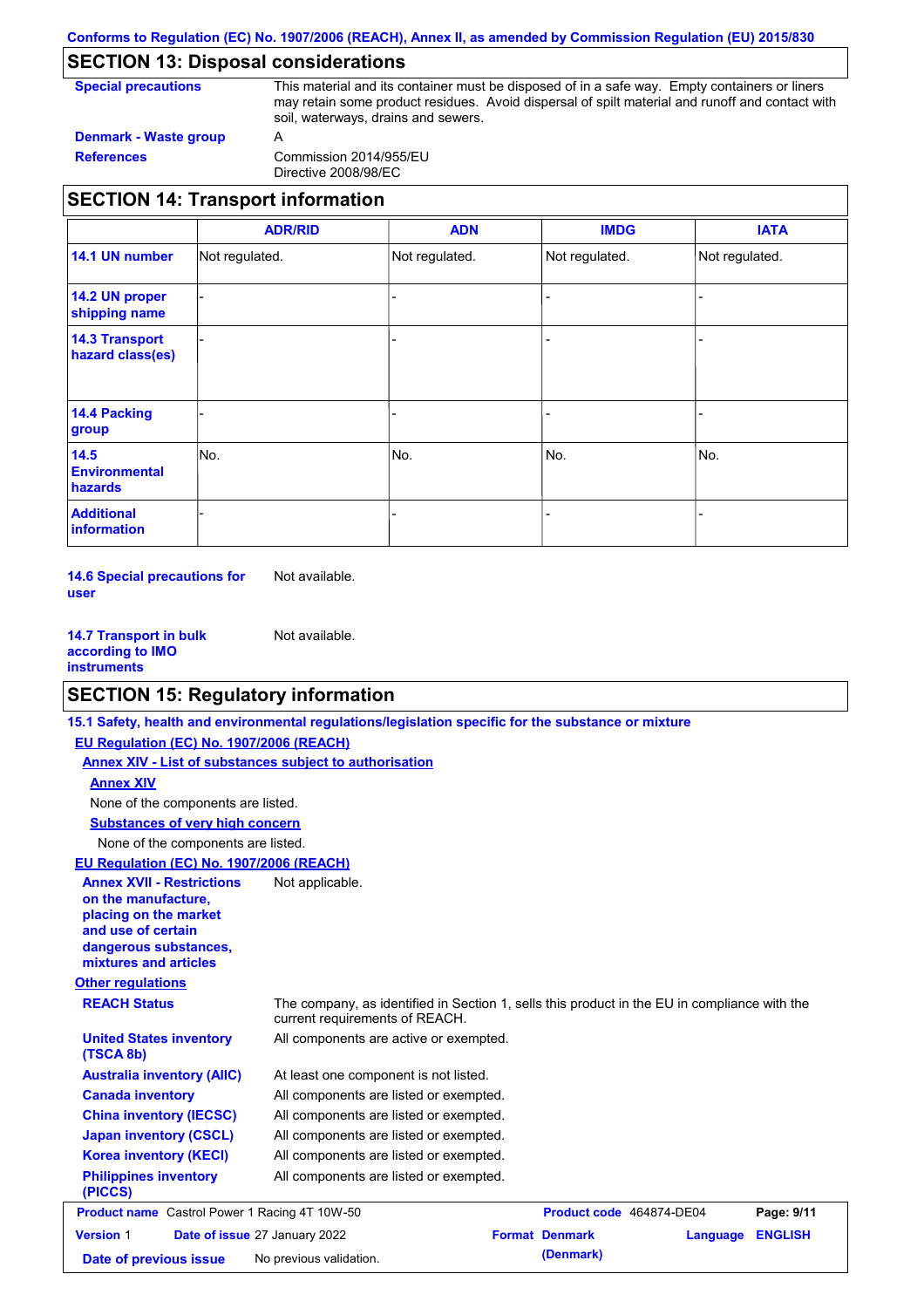# **SECTION 15: Regulatory information**

**National regulations List of undesirable substances** Not listed **Taiwan Chemical Substances Inventory (TCSI)** All components are listed or exempted. **Ozone depleting substances (1005/2009/EU)** Not listed. **Prior Informed Consent (PIC) (649/2012/EU)** Not listed. **Seveso Directive** This product is not controlled under the Seveso Directive. **EU - Water framework directive - Priority substances** None of the components are listed. **Persistent Organic Pollutants** Not listed.

|            | <b>15.2 Chemical safety</b> |  |
|------------|-----------------------------|--|
| assessment |                             |  |

A Chemical Safety Assessment has been carried out for one or more of the substances within this mixture. A Chemical Safety Assessment has not been carried out for the mixture itself.

# **SECTION 16: Other information**

| <b>Abbreviations and acronyms</b>                    | ADN = European Provisions concerning the International Carriage of Dangerous Goods by                                            |
|------------------------------------------------------|----------------------------------------------------------------------------------------------------------------------------------|
|                                                      | Inland Waterway<br>ADR = The European Agreement concerning the International Carriage of Dangerous Goods by                      |
|                                                      | Road                                                                                                                             |
|                                                      | ATE = Acute Toxicity Estimate                                                                                                    |
|                                                      | <b>BCF</b> = Bioconcentration Factor                                                                                             |
|                                                      | CAS = Chemical Abstracts Service                                                                                                 |
|                                                      | CLP = Classification, Labelling and Packaging Regulation [Regulation (EC) No. 1272/2008]                                         |
|                                                      | <b>CSA = Chemical Safety Assessment</b>                                                                                          |
|                                                      | CSR = Chemical Safety Report                                                                                                     |
|                                                      | <b>DMEL = Derived Minimal Effect Level</b>                                                                                       |
|                                                      | DNEL = Derived No Effect Level                                                                                                   |
|                                                      | EINECS = European Inventory of Existing Commercial chemical Substances                                                           |
|                                                      | ES = Exposure Scenario                                                                                                           |
|                                                      | EUH statement = CLP-specific Hazard statement                                                                                    |
|                                                      | EWC = European Waste Catalogue                                                                                                   |
|                                                      | GHS = Globally Harmonized System of Classification and Labelling of Chemicals                                                    |
|                                                      | IATA = International Air Transport Association                                                                                   |
|                                                      | IBC = Intermediate Bulk Container                                                                                                |
|                                                      | <b>IMDG</b> = International Maritime Dangerous Goods                                                                             |
|                                                      | LogPow = logarithm of the octanol/water partition coefficient                                                                    |
|                                                      | MARPOL = International Convention for the Prevention of Pollution From Ships, 1973 as                                            |
|                                                      | modified by the Protocol of 1978. ("Marpol" = marine pollution)                                                                  |
|                                                      | OECD = Organisation for Economic Co-operation and Development                                                                    |
|                                                      | PBT = Persistent, Bioaccumulative and Toxic                                                                                      |
|                                                      | <b>PNEC = Predicted No Effect Concentration</b>                                                                                  |
|                                                      | REACH = Registration, Evaluation, Authorisation and Restriction of Chemicals Regulation<br>[Regulation (EC) No. 1907/2006]       |
|                                                      | RID = The Regulations concerning the International Carriage of Dangerous Goods by Rail<br><b>RRN = REACH Registration Number</b> |
|                                                      | SADT = Self-Accelerating Decomposition Temperature                                                                               |
|                                                      | SVHC = Substances of Very High Concern                                                                                           |
|                                                      | STOT-RE = Specific Target Organ Toxicity - Repeated Exposure                                                                     |
|                                                      | STOT-SE = Specific Target Organ Toxicity - Single Exposure                                                                       |
|                                                      | $TWA = Time weighted average$                                                                                                    |
|                                                      | $UN = United Nations$                                                                                                            |
|                                                      | UVCB = Complex hydrocarbon substance                                                                                             |
|                                                      | VOC = Volatile Organic Compound                                                                                                  |
|                                                      | vPvB = Very Persistent and Very Bioaccumulative                                                                                  |
|                                                      | Varies = may contain one or more of the following 64741-88-4 / RRN 01-2119488706-23,                                             |
|                                                      | 64741-89-5 / RRN 01-2119487067-30, 64741-95-3 / RRN 01-2119487081-40, 64741-96-4/ RRN                                            |
| <b>Product name</b> Castrol Power 1 Racing 4T 10W-50 | <b>Product code</b> 464874-DE04<br>P <sub>2</sub> na: 10/11                                                                      |

| <b>Product name</b> Castrol Power 1 Racing 4T 10W-50 |  | Product code 464874-DE04             |                       | Page: 10/11      |  |
|------------------------------------------------------|--|--------------------------------------|-----------------------|------------------|--|
| <b>Version 1</b>                                     |  | <b>Date of issue 27 January 2022</b> | <b>Format Denmark</b> | Language ENGLISH |  |
| Date of previous issue                               |  | No previous validation.              | (Denmark)             |                  |  |